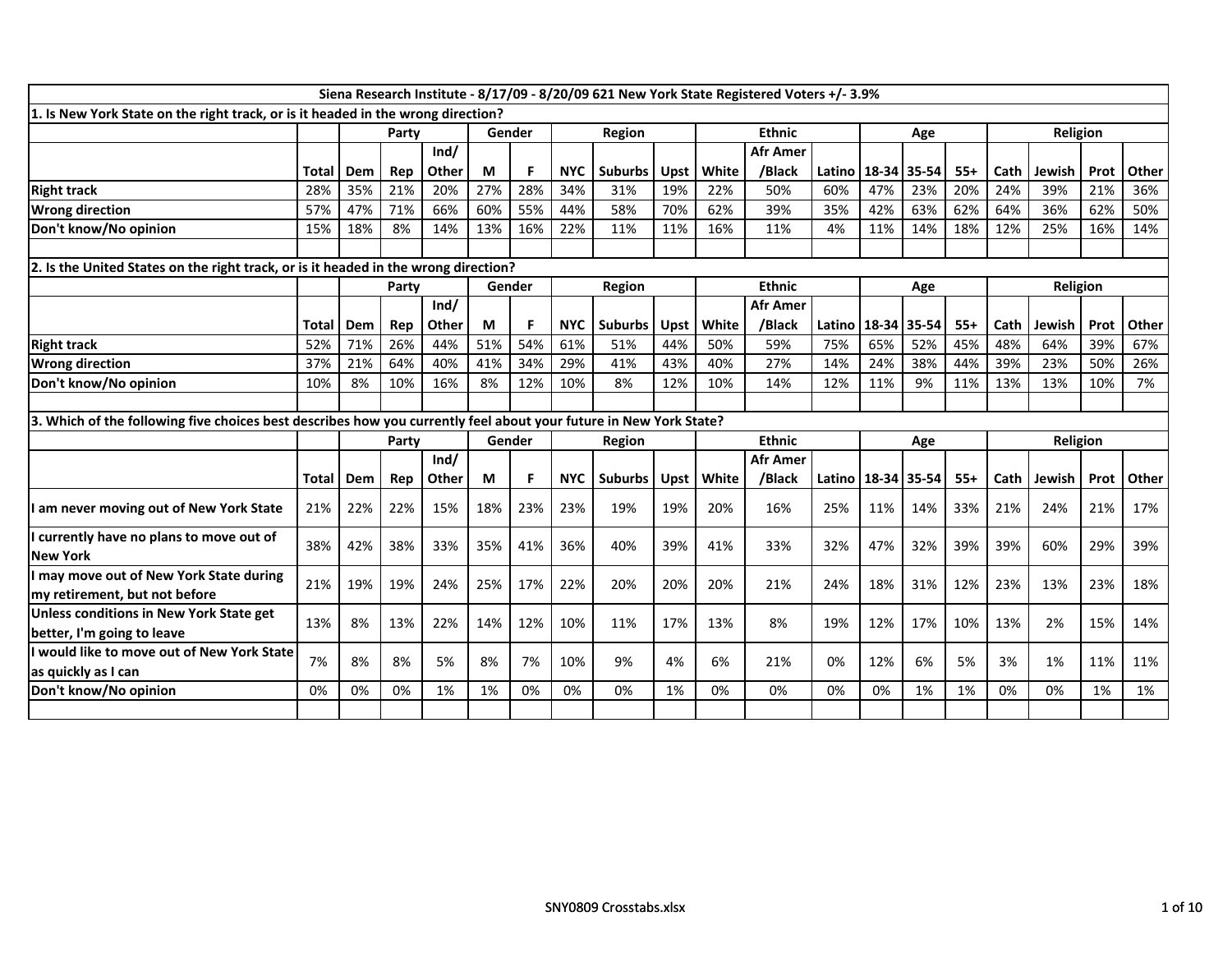| I'm going to read the names of several people and institutions in public life and I'd like you to tell me whether you have a favorable opinion or an unfavorable opinion of each of the |       |     |       |               |     |        |            |                |             |       |                           |        |       |       |       |      |          |      |       |
|-----------------------------------------------------------------------------------------------------------------------------------------------------------------------------------------|-------|-----|-------|---------------|-----|--------|------------|----------------|-------------|-------|---------------------------|--------|-------|-------|-------|------|----------|------|-------|
| people I name.                                                                                                                                                                          |       |     |       |               |     |        |            |                |             |       |                           |        |       |       |       |      |          |      |       |
| 4. David Paterson                                                                                                                                                                       |       |     |       |               |     |        |            |                |             |       |                           |        |       |       |       |      |          |      |       |
|                                                                                                                                                                                         |       |     | Party |               |     | Gender |            | Region         |             |       | <b>Ethnic</b>             |        |       | Age   |       |      | Religion |      |       |
|                                                                                                                                                                                         |       |     |       | Ind/          |     |        |            |                |             |       | <b>Afr Amer</b>           |        |       |       |       |      |          |      |       |
|                                                                                                                                                                                         | Total | Dem | Rep   | Other         | M   |        | <b>NYC</b> | <b>Suburbs</b> | Upst        | White | /Black                    | Latino | 18-34 | 35-54 | $55+$ | Cath | Jewish   | Prot | Other |
| Favorable                                                                                                                                                                               | 32%   | 47% | 15%   | 23%           | 29% | 35%    | 41%        | 28%            | 27%         | 29%   | 56%                       | 28%    | 39%   | 33%   | 28%   | 26%  | 37%      | 27%  | 45%   |
| <b>Unfavorable</b>                                                                                                                                                                      | 55%   | 40% | 73%   | 70%           | 58% | 53%    | 43%        | 61%            | 64%         | 59%   | 34%                       | 48%    | 45%   | 57%   | 61%   | 63%  | 49%      | 59%  | 43%   |
| Don't know/No opinion                                                                                                                                                                   | 12%   | 13% | 12%   | 8%            | 13% | 12%    | 16%        | 12%            | 8%          | 12%   | 11%                       | 23%    | 16%   | 11%   | 11%   | 11%  | 14%      | 13%  | 12%   |
| <b>5. Andrew Cuomo</b>                                                                                                                                                                  |       |     |       |               |     |        |            |                |             |       |                           |        |       |       |       |      |          |      |       |
|                                                                                                                                                                                         |       |     | Party |               |     | Gender |            | Region         |             |       | <b>Ethnic</b>             |        |       | Age   |       |      | Religion |      |       |
|                                                                                                                                                                                         |       |     |       | Ind/          |     |        |            |                |             |       | <b>Afr Amer</b>           |        |       |       |       |      |          |      |       |
|                                                                                                                                                                                         | Total | Dem | Rep   | Other         | M   | F      | <b>NYC</b> | Suburbs        | <b>Upst</b> | White | /Black                    | Latino | 18-34 | 35-54 | $55+$ | Cath | Jewish   | Prot | Other |
| Favorable                                                                                                                                                                               | 70%   | 76% | 58%   | 74%           | 68% | 72%    | 77%        | 70%            | 63%         | 68%   | 76%                       | 66%    | 58%   | 71%   | 77%   | 74%  | 66%      | 67%  | 68%   |
| Unfavorable                                                                                                                                                                             | 14%   | 11% | 25%   | 8%            | 17% | 13%    | 8%         | 14%            | 21%         | 16%   | 7%                        | 13%    | 7%    | 19%   | 14%   | 11%  | 14%      | 22%  | 12%   |
| Don't know/No opinion                                                                                                                                                                   | 16%   | 13% | 16%   | 17%           | 16% | 15%    | 15%        | 15%            | 17%         | 16%   | 18%                       | 21%    | 35%   | 10%   | 10%   | 15%  | 19%      | 11%  | 20%   |
|                                                                                                                                                                                         |       |     |       |               |     |        |            |                |             |       |                           |        |       |       |       |      |          |      |       |
| 6. Rudy Giuliani                                                                                                                                                                        |       |     |       |               |     |        |            |                |             |       |                           |        |       |       |       |      |          |      |       |
|                                                                                                                                                                                         |       |     | Party |               |     | Gender |            | <b>Region</b>  |             |       | <b>Ethnic</b>             |        |       | Age   |       |      | Religion |      |       |
|                                                                                                                                                                                         | Total | Dem | Rep   | Ind/<br>Other | M   | F      | <b>NYC</b> | <b>Suburbs</b> | <b>Upst</b> | White | <b>Afr Amer</b><br>/Black | Latino | 18-34 | 35-54 | $55+$ | Cath | Jewish   | Prot | Other |
| Favorable                                                                                                                                                                               | 57%   | 45% | 80%   | 58%           | 56% | 58%    | 46%        | 63%            | 64%         | 63%   | 26%                       | 32%    | 62%   | 56%   | 54%   | 66%  | 54%      | 61%  | 41%   |
| <b>Unfavorable</b>                                                                                                                                                                      | 35%   | 48% | 12%   | 35%           | 35% | 35%    | 48%        | 33%            | 23%         | 30%   | 65%                       | 60%    | 28%   | 37%   | 38%   | 26%  | 40%      | 30%  | 51%   |
| Don't know/No opinion                                                                                                                                                                   | 8%    | 7%  | 8%    | 7%            | 9%  | 8%     | 6%         | 4%             | 13%         | 8%    | 9%                        | 8%     | 10%   | 7%    | 8%    | 9%   | 6%       | 8%   | 8%    |
| 7. George Pataki                                                                                                                                                                        |       |     |       |               |     |        |            |                |             |       |                           |        |       |       |       |      |          |      |       |
|                                                                                                                                                                                         |       |     | Party |               |     | Gender |            | <b>Region</b>  |             |       | <b>Ethnic</b>             |        |       | Age   |       |      | Religion |      |       |
|                                                                                                                                                                                         |       |     |       | Ind/          |     |        |            |                |             |       | <b>Afr Amer</b>           |        |       |       |       |      |          |      |       |
|                                                                                                                                                                                         | Total | Dem | Rep   | Other         | M   | F      | <b>NYC</b> | <b>Suburbs</b> | Upst        | White | /Black                    | Latino | 18-34 | 35-54 | $55+$ | Cath | Jewish   | Prot | Other |
| Favorable                                                                                                                                                                               | 53%   | 43% | 67%   | 56%           | 51% | 54%    | 49%        | 57%            | 53%         | 55%   | 41%                       | 29%    | 66%   | 51%   | 45%   | 60%  | 52%      | 52%  | 43%   |
| <b>Unfavorable</b>                                                                                                                                                                      | 35%   | 44% | 23%   | 31%           | 35% | 35%    | 35%        | 37%            | 33%         | 34%   | 42%                       | 55%    | 21%   | 36%   | 42%   | 29%  | 40%      | 35%  | 41%   |
| Don't know/No opinion                                                                                                                                                                   | 13%   | 13% | 10%   | 13%           | 14% | 12%    | 16%        | 7%             | 13%         | 11%   | 17%                       | 16%    | 13%   | 13%   | 13%   | 11%  | 8%       | 12%  | 16%   |
|                                                                                                                                                                                         |       |     |       |               |     |        |            |                |             |       |                           |        |       |       |       |      |          |      |       |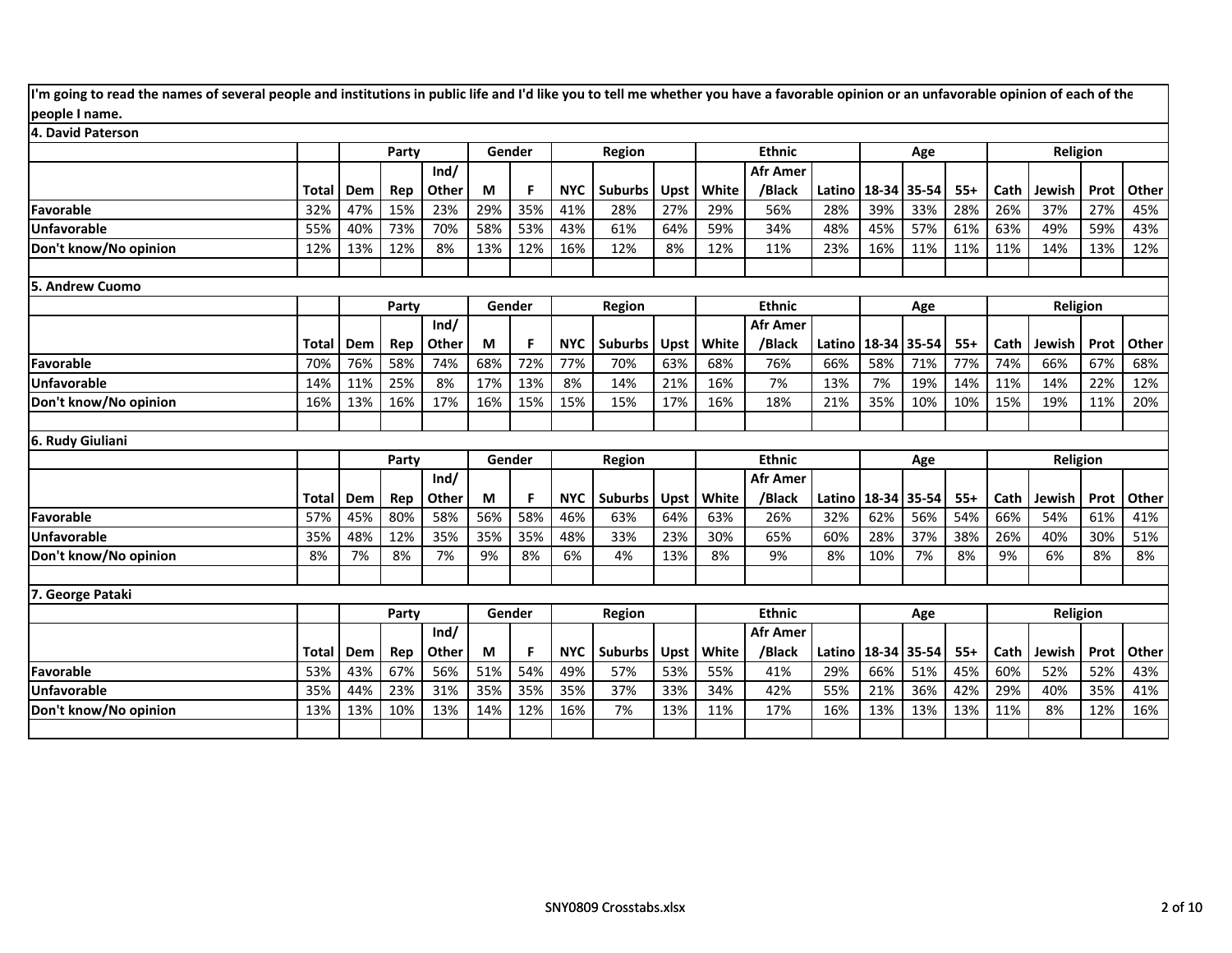| 8. Rick Lazio          |              |     |       |               |     |        |            |                |             |       |                                  |              |             |       |       |      |          |      |       |
|------------------------|--------------|-----|-------|---------------|-----|--------|------------|----------------|-------------|-------|----------------------------------|--------------|-------------|-------|-------|------|----------|------|-------|
|                        |              |     | Party |               |     | Gender |            | Region         |             |       | <b>Ethnic</b>                    |              |             | Age   |       |      | Religion |      |       |
|                        |              |     |       | Ind/          |     |        |            |                |             |       | <b>Afr Amer</b>                  |              |             |       |       |      |          |      |       |
|                        | Total        | Dem | Rep   | Other         | М   | F      | <b>NYC</b> | <b>Suburbs</b> | Upst        | White | /Black                           | Latino       | 18-34 35-54 |       | $55+$ | Cath | Jewish   | Prot | Other |
| Favorable              | 21%          | 20% | 22%   | 24%           | 25% | 18%    | 21%        | 30%            | 16%         | 21%   | 25%                              | 16%          | 25%         | 20%   | 21%   | 23%  | 23%      | 18%  | 21%   |
| <b>Unfavorable</b>     | 22%          | 25% | 14%   | 25%           | 25% | 20%    | 23%        | 18%            | 23%         | 22%   | 17%                              | 34%          | 23%         | 24%   | 20%   | 18%  | 20%      | 23%  | 27%   |
| Don't know/No opinion  | 57%          | 55% | 64%   | 51%           | 50% | 62%    | 56%        | 52%            | 60%         | 57%   | 58%                              | 50%          | 53%         | 57%   | 59%   | 59%  | 57%      | 59%  | 51%   |
| 9. Peter King          |              |     |       |               |     |        |            |                |             |       |                                  |              |             |       |       |      |          |      |       |
|                        |              |     | Party |               |     | Gender |            | <b>Region</b>  |             |       | <b>Ethnic</b>                    |              |             | Age   |       |      | Religion |      |       |
|                        |              |     |       | Ind/          |     |        |            |                |             |       | <b>Afr Amer</b>                  |              |             |       |       |      |          |      |       |
|                        | Total        | Dem | Rep   | Other         | M   | F.     | <b>NYC</b> | <b>Suburbs</b> | <b>Upst</b> | White | /Black                           | Latino       | 18-34 35-54 |       | $55+$ | Cath | Jewish   | Prot | Other |
| Favorable              | 20%          | 14% | 28%   | 26%           | 27% | 15%    | 20%        | 35%            | 12%         | 23%   | 11%                              | 25%          | 12%         | 24%   | 22%   | 25%  | 21%      | 21%  | 13%   |
| <b>Unfavorable</b>     | 17%          | 20% | 10%   | 17%           | 20% | 14%    | 19%        | 25%            | 10%         | 15%   | 24%                              | 16%          | 12%         | 18%   | 18%   | 15%  | 28%      | 10%  | 21%   |
| Don't know/No opinion  | 63%          | 65% | 63%   | 57%           | 53% | 71%    | 62%        | 40%            | 78%         | 62%   | 65%                              | 59%          | 76%         | 58%   | 59%   | 60%  | 51%      | 69%  | 66%   |
| 10. Kirsten Gillibrand |              |     |       |               |     |        |            |                |             |       |                                  |              |             |       |       |      |          |      |       |
|                        |              |     | Party |               |     | Gender |            | Region         |             |       | <b>Ethnic</b>                    |              |             | Age   |       |      | Religion |      |       |
|                        |              |     |       | Ind/          |     |        |            |                |             |       | <b>Afr Amer</b>                  |              |             |       |       |      |          |      |       |
|                        | <b>Total</b> | Dem | Rep   | Other         | M   | F.     | <b>NYC</b> | <b>Suburbs</b> | Upst        | White | /Black                           | Latino       | 18-34 35-54 |       | $55+$ | Cath | Jewish   | Prot | Other |
| Favorable              | 29%          | 32% | 25%   | 26%           | 30% | 28%    | 23%        | 22%            | 38%         | 28%   | 30%                              | 36%          | 28%         | 32%   | 26%   | 28%  | 22%      | 30%  | 32%   |
| <b>Unfavorable</b>     | 20%          | 17% | 22%   | 21%           | 21% | 18%    | 20%        | 20%            | 19%         | 23%   | 12%                              | 4%           | 16%         | 21%   | 20%   | 22%  | 20%      | 15%  | 19%   |
| Don't know/No opinion  | 52%          | 51% | 53%   | 53%           | 49% | 54%    | 56%        | 58%            | 43%         | 49%   | 58%                              | 60%          | 56%         | 47%   | 53%   | 50%  | 57%      | 55%  | 50%   |
|                        |              |     |       |               |     |        |            |                |             |       |                                  |              |             |       |       |      |          |      |       |
| 11. Tom DiNapoli       |              |     |       |               |     |        |            |                |             |       |                                  |              |             |       |       |      |          |      |       |
|                        |              |     | Party |               |     | Gender |            | Region         |             |       | <b>Ethnic</b><br><b>Afr Amer</b> |              |             | Age   |       |      | Religion |      |       |
|                        | Total        | Dem | Rep   | Ind/<br>Other | М   | F      | <b>NYC</b> | <b>Suburbs</b> | Upst        | White | /Black                           | Latino 18-34 |             | 35-54 | $55+$ | Cath | Jewish   | Prot | Other |
| Favorable              | 16%          | 16% | 13%   | 18%           | 20% | 13%    | 12%        | 22%            | 15%         | 17%   | 23%                              | 6%           | 9%          | 17%   | 19%   | 16%  | 16%      | 13%  | 17%   |
| <b>Unfavorable</b>     | 11%          | 8%  | 13%   | 13%           | 12% | 9%     | 8%         | 11%            | 13%         | 11%   | 10%                              | 11%          | 10%         | 12%   | 9%    | 12%  | 12%      | 11%  | 9%    |
| Don't know/No opinion  | 74%          | 76% | 74%   | 69%           | 68% | 78%    | 80%        | 67%            | 71%         | 73%   | 68%                              | 83%          | 81%         | 71%   | 72%   | 72%  | 72%      | 76%  | 74%   |
|                        |              |     |       |               |     |        |            |                |             |       |                                  |              |             |       |       |      |          |      |       |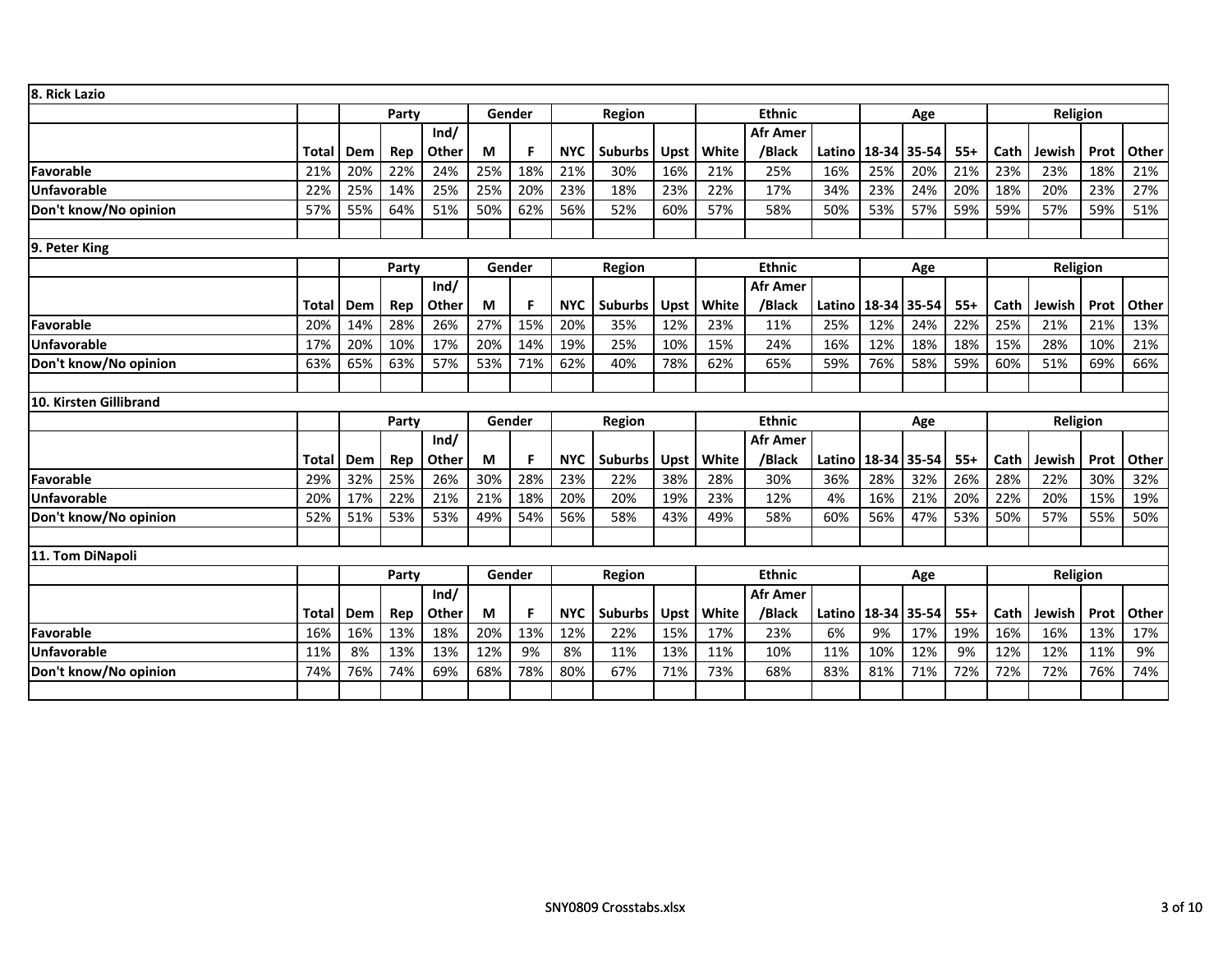| 12. Chris Collins                                                                                                                              |              |     |                                                |       |        |        |            |                |             |       |                           |        |             |       |       |      |          |      |       |
|------------------------------------------------------------------------------------------------------------------------------------------------|--------------|-----|------------------------------------------------|-------|--------|--------|------------|----------------|-------------|-------|---------------------------|--------|-------------|-------|-------|------|----------|------|-------|
|                                                                                                                                                |              |     | Party                                          |       | Gender |        |            | Region         |             |       | <b>Ethnic</b>             |        |             | Age   |       |      | Religion |      |       |
|                                                                                                                                                |              |     |                                                | Ind/  |        |        |            |                |             |       | <b>Afr Amer</b>           |        |             |       |       |      |          |      |       |
|                                                                                                                                                | Total        | Dem | Rep                                            | Other | М      | F.     | <b>NYC</b> | <b>Suburbs</b> | <b>Upst</b> | White | /Black                    | Latino | 18-34       | 35-54 | $55+$ | Cath | Jewish   | Prot | Other |
| Favorable                                                                                                                                      | 11%          | 10% | 12%                                            | 11%   | 13%    | 9%     | 6%         | 8%             | 17%         | 12%   | 7%                        | 13%    | 12%         | 11%   | 10%   | 12%  | 6%       | 11%  | 11%   |
| Unfavorable                                                                                                                                    | 9%           | 10% | 8%                                             | 10%   | 10%    | 9%     | 10%        | 7%             | 11%         | 9%    | 14%                       | 4%     | 11%         | 9%    | 9%    | 10%  | 5%       | 12%  | 9%    |
| Don't know/No opinion                                                                                                                          | 80%          | 80% | 80%                                            | 79%   | 77%    | 82%    | 84%        | 85%            | 72%         | 79%   | 78%                       | 83%    | 77%         | 80%   | 81%   | 78%  | 89%      | 78%  | 80%   |
|                                                                                                                                                |              |     |                                                |       |        |        |            |                |             |       |                           |        |             |       |       |      |          |      |       |
| 13. Barack Obama                                                                                                                               |              |     |                                                |       |        |        |            |                |             |       |                           |        |             |       |       |      |          |      |       |
|                                                                                                                                                |              |     | Party                                          |       | Gender |        |            | Region         |             |       | <b>Ethnic</b>             |        |             | Age   |       |      | Religion |      |       |
|                                                                                                                                                | Total        | Dem | Ind/<br>Other<br>M<br>Rep<br>70%<br>35%<br>67% |       |        |        | <b>NYC</b> | <b>Suburbs</b> | Upst        | White | <b>Afr Amer</b><br>/Black | Latino | 18-34 35-54 |       | $55+$ | Cath | Jewish   | Prot | Other |
| Favorable                                                                                                                                      | 70%          | 89% |                                                |       |        | 73%    | 82%        | 64%            | 62%         | 65%   | 91%                       | 88%    | 84%         | 71%   | 61%   | 61%  | 72%      | 63%  | 89%   |
| <b>Unfavorable</b>                                                                                                                             | 23%          | 8%  | 53%                                            | 24%   | 27%    | 21%    | 12%        | 31%            | 30%         | 28%   | 5%                        | 7%     | 8%          | 24%   | 32%   | 29%  | 23%      | 29%  | 10%   |
| Don't know/No opinion                                                                                                                          | 6%           | 3%  | 12%                                            | 6%    | 6%     | 7%     | 5%         | 6%             | 8%          | 7%    | 4%                        | 6%     | 8%          | 5%    | 7%    | 10%  | 5%       | 8%   | 1%    |
|                                                                                                                                                |              |     |                                                |       |        |        |            |                |             |       |                           |        |             |       |       |      |          |      |       |
| 14. How would you rate the job that David Paterson is doing as Governor? Would you rate it excellent, good, fair, or poor?                     |              |     |                                                |       |        |        |            |                |             |       |                           |        |             |       |       |      |          |      |       |
|                                                                                                                                                |              |     | Party                                          |       |        | Gender |            | Region         |             |       | <b>Ethnic</b>             |        |             | Age   |       |      | Religion |      |       |
|                                                                                                                                                |              |     |                                                |       |        |        |            |                |             |       |                           |        |             |       |       |      |          |      |       |
|                                                                                                                                                |              |     |                                                | Ind/  |        |        |            |                |             |       | <b>Afr Amer</b>           |        |             |       |       |      |          |      |       |
|                                                                                                                                                | <b>Total</b> | Dem | Rep                                            | Other | М      | F      | <b>NYC</b> | <b>Suburbs</b> | Upst        | White | /Black                    | Latino | 18-34       | 35-54 | $55+$ | Cath | Jewish   | Prot | Other |
| <b>Excellent</b>                                                                                                                               | 3%           | 3%  | 2%                                             | 4%    | 3%     | 3%     | 2%         | 1%             | 5%          | 3%    | 3%                        | 0%     | 4%          | 3%    | 3%    | 3%   | 6%       | 3%   | 3%    |
| Good                                                                                                                                           | 20%          | 29% | 7%                                             | 14%   | 16%    | 22%    | 23%        | 17%            | 18%         | 16%   | 35%                       | 24%    | 28%         | 17%   | 18%   | 18%  | 19%      | 14%  | 28%   |
| Fair                                                                                                                                           | 38%          | 40% | 35%                                            | 37%   | 37%    | 39%    | 41%        | 42%            | 32%         | 37%   | 36%                       | 41%    | 41%         | 37%   | 36%   | 35%  | 39%      | 44%  | 36%   |
| Poor                                                                                                                                           | 38%          | 27% | 55%                                            | 44%   | 42%    | 35%    | 30%        | 38%            | 46%         | 42%   | 26%                       | 29%    | 25%         | 42%   | 42%   | 43%  | 30%      | 39%  | 31%   |
| Don't know/No opinion                                                                                                                          | 2%           | 1%  | 0%                                             | 1%    | 2%     | 1%     | 3%         | 2%             | 0%          | 1%    | 0%                        | 6%     | 3%          | 1%    | 1%    | 2%   | 5%       | 0%   | 2%    |
|                                                                                                                                                |              |     |                                                |       |        |        |            |                |             |       |                           |        |             |       |       |      |          |      |       |
| 15. I know it's a long way off, but if David Paterson runs for Governor in 2010, would you vote to elect him or would you prefer someone else? |              |     |                                                |       |        |        |            |                |             |       |                           |        |             |       |       |      |          |      |       |
|                                                                                                                                                |              |     | Party                                          |       | Gender |        |            | Region         |             |       | <b>Ethnic</b>             |        |             | Age   |       |      | Religion |      |       |
|                                                                                                                                                |              |     |                                                | Ind/  |        |        |            |                |             |       | <b>Afr Amer</b>           |        |             |       |       |      |          |      |       |
|                                                                                                                                                | Total        | Dem | Rep                                            | Other | М      | F.     | <b>NYC</b> | <b>Suburbs</b> | Upst        | White | /Black                    | Latino | 18-34       | 35-54 | $55+$ | Cath | Jewish   | Prot | Other |
| <b>Elect Paterson</b>                                                                                                                          | 15%          | 25% | 6%                                             | 9%    | 14%    | 16%    | 19%        | 9%             | 16%         | 12%   | 39%                       | 10%    | 15%         | 17%   | 14%   | 12%  | 13%      | 14%  | 24%   |
| Prefer someone else                                                                                                                            | 68%          | 57% | 81%                                            | 80%   | 72%    | 65%    | 63%        | 69%            | 73%         | 71%   | 54%                       | 73%    | 56%         | 71%   | 73%   | 76%  | 60%      | 71%  | 57%   |
| Don't know/No opinion                                                                                                                          | 16%          | 18% | 13%                                            | 11%   | 13%    | 19%    | 18%        | 21%            | 12%         | 17%   | 8%                        | 17%    | 28%         | 12%   | 13%   | 12%  | 27%      | 16%  | 19%   |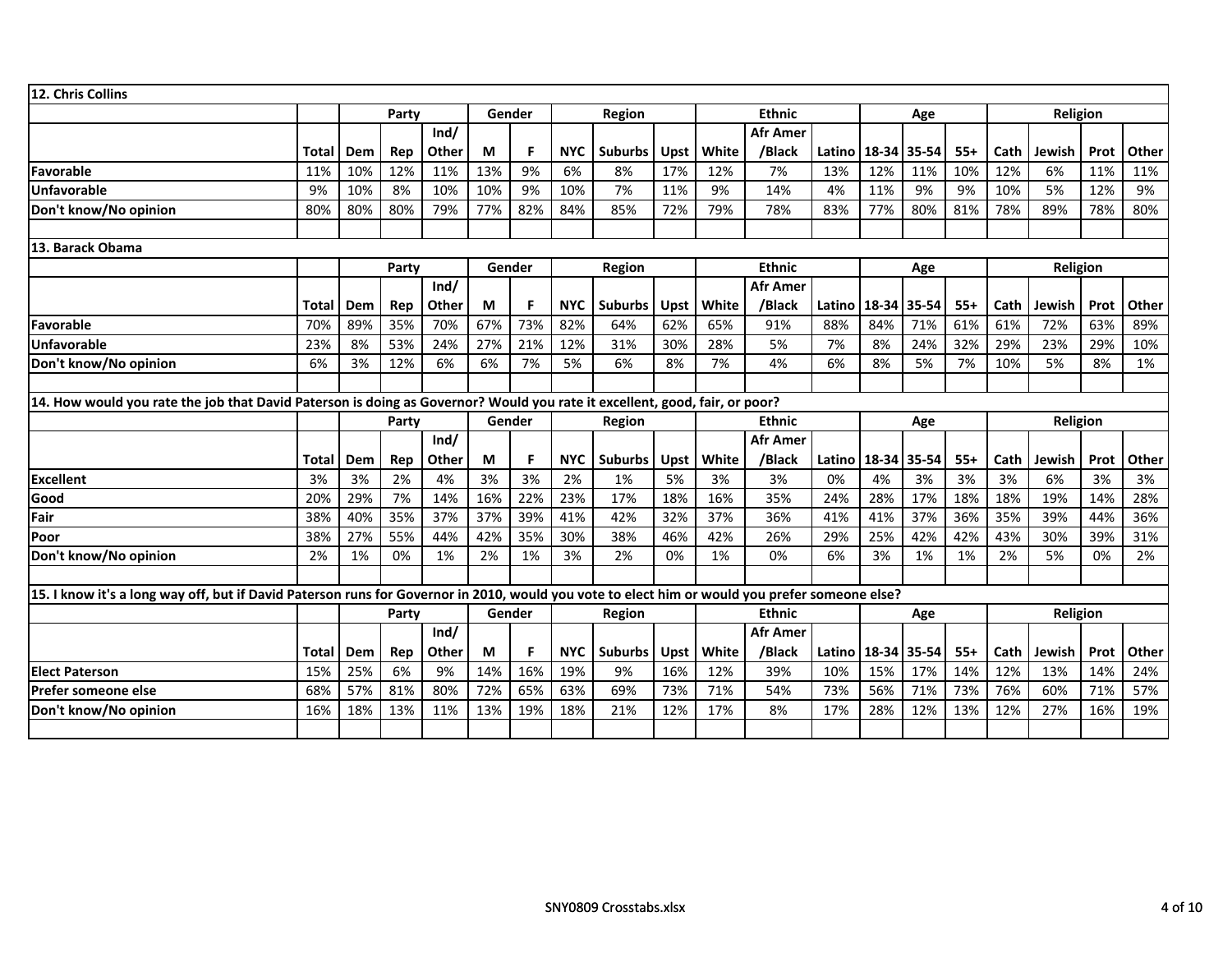| 16. If Kirsten Gillibrand runs for Senator in 2010, would you vote to elect her or would you prefer someone else?                                                    |       |     |       |       |     |        |            |                |             |       |                 |                        |     |       |       |      |          |      |       |
|----------------------------------------------------------------------------------------------------------------------------------------------------------------------|-------|-----|-------|-------|-----|--------|------------|----------------|-------------|-------|-----------------|------------------------|-----|-------|-------|------|----------|------|-------|
|                                                                                                                                                                      |       |     | Party |       |     | Gender |            | Region         |             |       | <b>Ethnic</b>   |                        |     | Age   |       |      | Religion |      |       |
|                                                                                                                                                                      |       |     |       | Ind/  |     |        |            |                |             |       | <b>Afr Amer</b> |                        |     |       |       |      |          |      |       |
|                                                                                                                                                                      | Total | Dem | Rep   | Other | М   | F.     | <b>NYC</b> | <b>Suburbs</b> | <b>Upst</b> | White | /Black          | Latino   18-34   35-54 |     |       | $55+$ | Cath | Jewish   | Prot | Other |
| <b>Elect Gillibrand</b>                                                                                                                                              | 24%   | 27% | 15%   | 27%   | 27% | 22%    | 23%        | 17%            | 30%         | 21%   | 39%             | 40%                    | 24% | 27%   | 22%   | 19%  | 23%      | 23%  | 34%   |
| Prefer someone else                                                                                                                                                  | 35%   | 33% | 39%   | 34%   | 34% | 36%    | 39%        | 32%            | 33%         | 36%   | 30%             | 36%                    | 27% | 38%   | 36%   | 39%  | 32%      | 36%  | 29%   |
| Don't know/No opinion                                                                                                                                                | 41%   | 39% | 46%   | 38%   | 39% | 42%    | 38%        | 50%            | 37%         | 44%   | 31%             | 24%                    | 49% | 34%   | 42%   | 42%  | 45%      | 41%  | 37%   |
|                                                                                                                                                                      |       |     |       |       |     |        |            |                |             |       |                 |                        |     |       |       |      |          |      |       |
| 17. If Tom DiNapoli runs for State Comptroller in 2010, would you vote to elect him or would you prefer someone else?                                                |       |     |       |       |     |        |            |                |             |       |                 |                        |     |       |       |      |          |      |       |
|                                                                                                                                                                      |       |     | Party |       |     | Gender |            | Region         |             |       | <b>Ethnic</b>   |                        |     | Age   |       |      | Religion |      |       |
|                                                                                                                                                                      |       |     |       | Ind/  |     |        |            |                |             |       | <b>Afr Amer</b> |                        |     |       |       |      |          |      |       |
|                                                                                                                                                                      | Total | Dem | Rep   | Other | М   | F      | <b>NYC</b> | <b>Suburbs</b> | Upst        | White | /Black          | Latino   18-34   35-54 |     |       | $55+$ | Cath | Jewish   | Prot | Other |
| <b>Elect DiNapoli</b>                                                                                                                                                | 17%   | 16% | 15%   | 20%   | 20% | 14%    | 11%        | 20%            | 20%         | 18%   | 16%             | 5%                     | 7%  | 19%   | 20%   | 18%  | 13%      | 19%  | 14%   |
| Prefer someone else                                                                                                                                                  | 28%   | 26% | 26%   | 31%   | 30% | 26%    | 29%        | 25%            | 28%         | 25%   | 40%             | 51%                    | 33% | 29%   | 24%   | 29%  | 29%      | 32%  | 23%   |
| Don't know/No opinion                                                                                                                                                | 56%   | 58% | 59%   | 49%   | 50% | 60%    | 60%        | 55%            | 52%         | 57%   | 44%             | 44%                    | 60% | 52%   | 56%   | 53%  | 58%      | 48%  | 64%   |
|                                                                                                                                                                      |       |     |       |       |     |        |            |                |             |       |                 |                        |     |       |       |      |          |      |       |
| 18. As things stand now, if the election for State Senate were held today would you vote to re-elect your incumbent Senator or would you prefer someone else?        |       |     |       |       |     |        |            |                |             |       |                 |                        |     |       |       |      |          |      |       |
|                                                                                                                                                                      |       |     | Party |       |     | Gender |            | Region         |             |       | <b>Ethnic</b>   |                        |     | Age   |       |      | Religion |      |       |
|                                                                                                                                                                      |       |     |       | Ind/  |     |        |            |                |             |       | <b>Afr Amer</b> |                        |     |       |       |      |          |      |       |
|                                                                                                                                                                      | Total | Dem | Rep   | Other | M   | F.     | <b>NYC</b> | <b>Suburbs</b> | Upst        | White | /Black          | Latino   18-34   35-54 |     |       | $55+$ | Cath | Jewish   | Prot | Other |
| <b>Re-elect incumbent</b>                                                                                                                                            | 37%   | 44% | 37%   | 27%   | 38% | 37%    | 40%        | 39%            | 34%         | 36%   | 38%             | 40%                    | 37% | 42%   | 33%   | 32%  | 42%      | 38%  | 43%   |
| Prefer someone else                                                                                                                                                  | 43%   | 34% | 47%   | 55%   | 45% | 41%    | 36%        | 41%            | 50%         | 45%   | 39%             | 24%                    | 34% | 43%   | 48%   | 48%  | 31%      | 44%  | 38%   |
| Don't know/No opinion                                                                                                                                                | 20%   | 22% | 16%   | 18%   | 17% | 22%    | 24%        | 20%            | 16%         | 19%   | 23%             | 36%                    | 29% | 15%   | 19%   | 20%  | 27%      | 18%  | 19%   |
|                                                                                                                                                                      |       |     |       |       |     |        |            |                |             |       |                 |                        |     |       |       |      |          |      |       |
| 19. Would you prefer to see Attorney General Andrew Cuomo run for re-election as Attorney General next year or would you prefer to see him run for Governor instead? |       |     |       |       |     |        |            |                |             |       |                 |                        |     |       |       |      |          |      |       |
|                                                                                                                                                                      |       |     | Party |       |     | Gender |            | Region         |             |       | <b>Ethnic</b>   |                        |     | Age   |       |      | Religion |      |       |
|                                                                                                                                                                      |       |     |       | Ind/  |     |        |            |                |             |       | <b>Afr Amer</b> |                        |     |       |       |      |          |      |       |
|                                                                                                                                                                      | Total | Dem | Rep   | Other | М   |        | <b>NYC</b> | <b>Suburbs</b> | <b>Upst</b> | White | /Black          | Latino   18-34         |     | 35-54 | $55+$ | Cath | Jewish   | Prot | Other |
| <b>Re-election as Attorney General</b>                                                                                                                               | 31%   | 30% | 41%   | 26%   | 33% | 30%    | 31%        | 32%            | 32%         | 30%   | 41%             | 18%                    | 28% | 33%   | 33%   | 30%  | 31%      | 28%  | 37%   |
| Run for Governor                                                                                                                                                     | 52%   | 53% | 39%   | 61%   | 52% | 52%    | 54%        | 54%            | 48%         | 52%   | 45%             | 74%                    | 51% | 52%   | 51%   | 59%  | 40%      | 50%  | 47%   |
|                                                                                                                                                                      |       |     |       |       |     |        |            |                |             |       |                 |                        |     |       |       |      |          |      |       |
| Don't know/No opinion                                                                                                                                                | 17%   | 17% | 19%   | 14%   | 16% | 18%    | 15%        | 14%            | 20%         | 18%   | 14%             | 8%                     | 21% | 15%   | 16%   | 11%  | 29%      | 22%  | 16%   |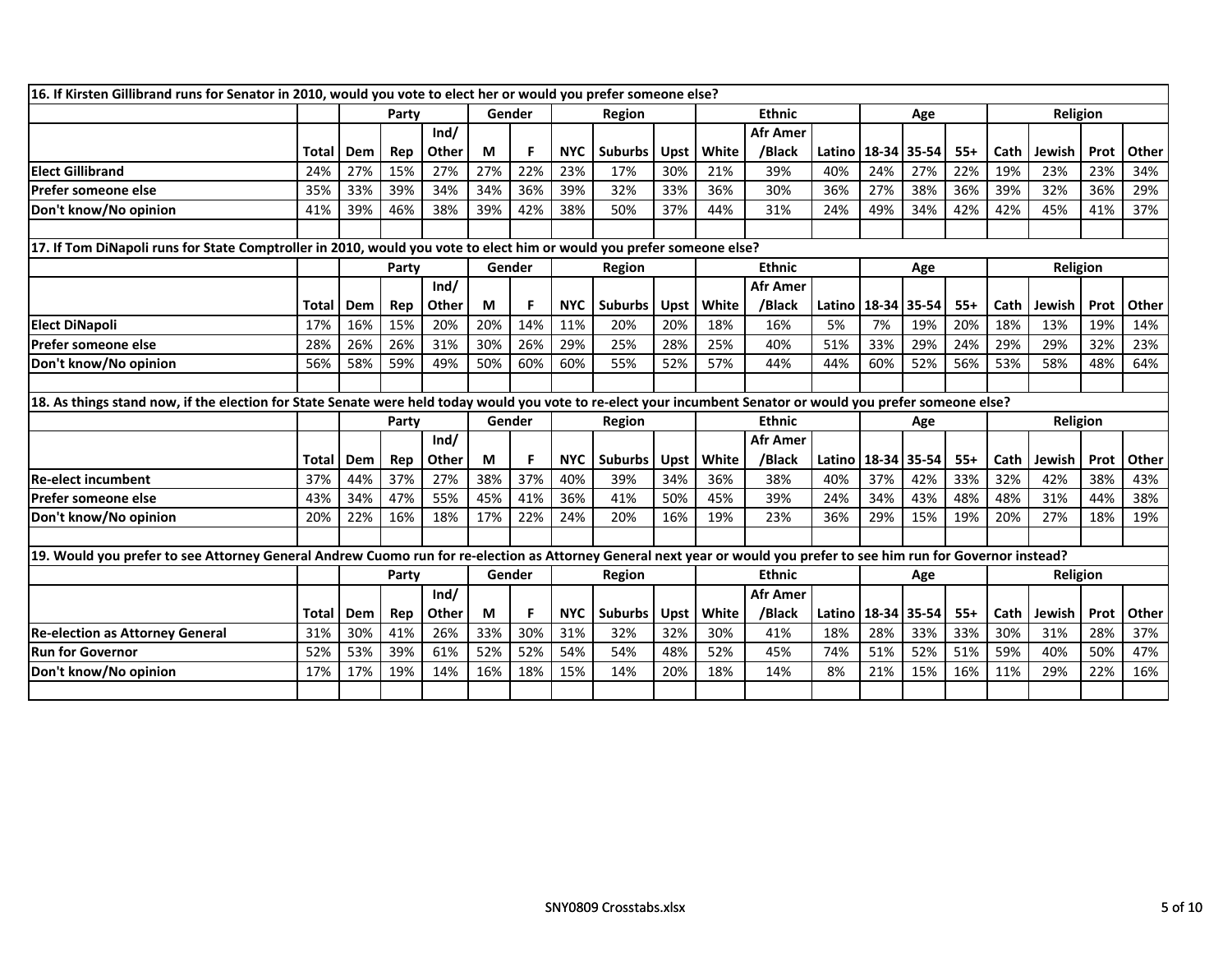| 20. How would you describe the fiscal condition of New York State right now? Would you describe it as excellent, good, fair, or poor?                                                      |       |     |       |       |     |        |            |                |             |       |                 |                        |             |       |       |      |                 |      |       |
|--------------------------------------------------------------------------------------------------------------------------------------------------------------------------------------------|-------|-----|-------|-------|-----|--------|------------|----------------|-------------|-------|-----------------|------------------------|-------------|-------|-------|------|-----------------|------|-------|
|                                                                                                                                                                                            |       |     | Party |       |     | Gender |            | Region         |             |       | <b>Ethnic</b>   |                        |             | Age   |       |      | Religion        |      |       |
|                                                                                                                                                                                            |       |     |       | Ind/  |     |        |            |                |             |       | Afr Amer        |                        |             |       |       |      |                 |      |       |
|                                                                                                                                                                                            | Total | Dem | Rep   | Other | M   | F      | <b>NYC</b> | <b>Suburbs</b> | <b>Upst</b> | White | /Black          | Latino 18-34           |             | 35-54 | $55+$ | Cath | Jewish          | Prot | Other |
| <b>Excellent</b>                                                                                                                                                                           | 1%    | 1%  | 0%    | 2%    | 1%  | 1%     | 1%         | 2%             | 0%          | 1%    | 0%              | 6%                     | 2%          | 1%    | 1%    | 0%   | 2%              | 1%   | 2%    |
| Good                                                                                                                                                                                       | 7%    | 9%  | 6%    | 4%    | 7%  | 7%     | 10%        | 10%            | 2%          | 5%    | 8%              | 12%                    | 6%          | 7%    | 8%    | 7%   | 8%              | 3%   | 9%    |
| Fair                                                                                                                                                                                       | 39%   | 46% | 28%   | 35%   | 36% | 42%    | 49%        | 38%            | 31%         | 37%   | 55%             | 53%                    | 54%         | 35%   | 35%   | 40%  | 52%             | 36%  | 39%   |
| Poor                                                                                                                                                                                       | 51%   | 43% | 65%   | 59%   | 56% | 48%    | 38%        | 49%            | 66%         | 55%   | 35%             | 30%                    | 38%         | 57%   | 55%   | 52%  | 37%             | 58%  | 49%   |
| Don't know/No opinion                                                                                                                                                                      | 1%    | 2%  | 0%    | 0%    | 0%  | 2%     | 2%         | 1%             | 1%          | 1%    | 3%              | 0%                     | 0%          | 1%    | 2%    | 1%   | 2%              | 2%   | 1%    |
|                                                                                                                                                                                            |       |     |       |       |     |        |            |                |             |       |                 |                        |             |       |       |      |                 |      |       |
| 21. The State Assembly has passed a bill to legalize same sex marriages in New York State. Governor Paterson has said he supports it. To date, the State Senate has not voted on the bill. |       |     |       |       |     |        |            |                |             |       |                 |                        |             |       |       |      |                 |      |       |
| Do you support or oppose the State Senate passing a bill to legalize same sex marriages, virtually ensuring it would become law in New York?                                               |       |     |       |       |     |        |            |                |             |       |                 |                        |             |       |       |      |                 |      |       |
|                                                                                                                                                                                            |       |     | Party |       |     | Gender |            | Region         |             |       | Ethnic          |                        |             | Age   |       |      | <b>Religion</b> |      |       |
|                                                                                                                                                                                            |       |     |       | Ind/  |     |        |            |                |             |       | <b>Afr Amer</b> |                        |             |       |       |      |                 |      |       |
|                                                                                                                                                                                            | Total | Dem | Rep   | Other | M   | F      | <b>NYC</b> | <b>Suburbs</b> | <b>Upst</b> | White | /Black          | Latino   18-34   35-54 |             |       | $55+$ | Cath | Jewish          | Prot | Other |
| <b>Support</b>                                                                                                                                                                             | 50%   | 64% | 28%   | 49%   | 46% | 53%    | 50%        | 57%            | 46%         | 53%   | 36%             | 67%                    | 63%         | 56%   | 36%   | 47%  | 67%             | 32%  | 66%   |
| Oppose                                                                                                                                                                                     | 44%   | 32% | 66%   | 43%   | 46% | 42%    | 45%        | 36%            | 47%         | 41%   | 59%             | 22%                    | 30%         | 40%   | 56%   | 46%  | 29%             | 62%  | 29%   |
| Don't know/No opinion                                                                                                                                                                      | 6%    | 4%  | 7%    | 8%    | 8%  | 5%     | 6%         | 7%             | 7%          | 6%    | 5%              | 11%                    | 6%          | 4%    | 8%    | 7%   | 3%              | 5%   | 5%    |
|                                                                                                                                                                                            |       |     |       |       |     |        |            |                |             |       |                 |                        |             |       |       |      |                 |      |       |
| 22. Do you support or oppose having a New York State Constitutional Convention in which delegates propose changes to the State Constitution for voters to approve or reject?               |       |     |       |       |     |        |            |                |             |       |                 |                        |             |       |       |      |                 |      |       |
|                                                                                                                                                                                            |       |     | Party |       |     | Gender |            | Region         |             |       | <b>Ethnic</b>   |                        |             | Age   |       |      | Religion        |      |       |
|                                                                                                                                                                                            |       |     |       | Ind/  |     |        |            |                |             |       | <b>Afr Amer</b> |                        |             |       |       |      |                 |      |       |
|                                                                                                                                                                                            | Total | Dem | Rep   | Other | M   | F.     | <b>NYC</b> | <b>Suburbs</b> | Upst        | White | /Black          | Latino   18-34   35-54 |             |       | $55+$ | Cath | Jewish          | Prot | Other |
| <b>Support</b>                                                                                                                                                                             | 63%   | 61% | 66%   | 67%   | 64% | 63%    | 52%        | 74%            | 69%         | 65%   | 61%             | 78%                    | 69%         | 67%   | 57%   | 68%  | 50%             | 62%  | 64%   |
| Oppose                                                                                                                                                                                     | 25%   | 29% | 25%   | 20%   | 26% | 24%    | 30%        | 18%            | 25%         | 24%   | 28%             | 16%                    | 23%         | 26%   | 26%   | 21%  | 34%             | 25%  | 27%   |
| Don't know/No opinion                                                                                                                                                                      | 11%   | 11% | 9%    | 14%   | 10% | 13%    | 18%        | 8%             | 6%          | 11%   | 11%             | 5%                     | 8%          | 7%    | 17%   | 11%  | 16%             | 13%  | 9%    |
|                                                                                                                                                                                            |       |     |       |       |     |        |            |                |             |       |                 |                        |             |       |       |      |                 |      |       |
| 23. Governor Paterson says that the State has a budget deficit of more than two billion dollars in the current year budget. Who or what do you think is MOST to blame for that deficit:    |       |     |       |       |     |        |            |                |             |       |                 |                        |             |       |       |      |                 |      |       |
|                                                                                                                                                                                            |       |     | Party |       |     | Gender |            | Region         |             |       | <b>Ethnic</b>   |                        |             | Age   |       |      | Religion        |      |       |
|                                                                                                                                                                                            |       |     |       | Ind/  |     |        |            |                |             |       | <b>Afr Amer</b> |                        |             |       |       |      |                 |      |       |
|                                                                                                                                                                                            | Total | Dem | Rep   | Other | M   | F.     | <b>NYC</b> | <b>Suburbs</b> | Upst        | White | /Black          | Latino                 | 18-34 35-54 |       | $55+$ | Cath | Jewish          | Prot | Other |
| <b>Governor Paterson</b>                                                                                                                                                                   | 5%    | 4%  | 9%    | 1%    | 6%  | 4%     | 4%         | 5%             | 6%          | 4%    | 3%              | 8%                     | 3%          | 4%    | 6%    | 5%   | 2%              | 5%   | 5%    |
| the State Legislature                                                                                                                                                                      | 32%   | 28% | 38%   | 34%   | 33% | 31%    | 25%        | 34%            | 38%         | 35%   | 24%             | 9%                     | 25%         | 32%   | 36%   | 34%  | 21%             | 35%  | 29%   |
| <b>President Obama</b>                                                                                                                                                                     | 4%    | 3%  | 4%    | 3%    | 4%  | 3%     | 5%         | 1%             | 4%          | 3%    | 3%              | 12%                    | 3%          | 4%    | 3%    | 4%   | 2%              | 4%   | 2%    |
|                                                                                                                                                                                            |       |     |       |       |     |        |            |                |             |       |                 |                        |             |       |       |      |                 |      |       |
| the national recession                                                                                                                                                                     | 40%   | 47% | 28%   | 40%   | 42% | 39%    | 47%        | 48%            | 28%         | 39%   | 43%             | 60%                    | 54%         | 40%   | 33%   | 36%  | 62%             | 34%  | 47%   |
| Combination                                                                                                                                                                                | 11%   | 9%  | 14%   | 15%   | 10% | 13%    | 9%         | 5%             | 18%         | 12%   | 8%              | 8%                     | 11%         | 10%   | 12%   | 14%  | 2%              | 13%  | 8%    |
| Other                                                                                                                                                                                      | 4%    | 5%  | 4%    | 4%    | 4%  | 5%     | 4%         | 2%             | 6%          | 4%    | 8%              | 0%                     | 3%          | 4%    | 5%    | 4%   | 1%              | 5%   | 5%    |
| Don't know/No opinion                                                                                                                                                                      | 4%    | 5%  | 2%    | 3%    | 2%  | 6%     | 6%         | 5%             | 1%          | 3%    | 10%             | 4%                     | 0%          | 5%    | 5%    | 3%   | 10%             | 4%   | 3%    |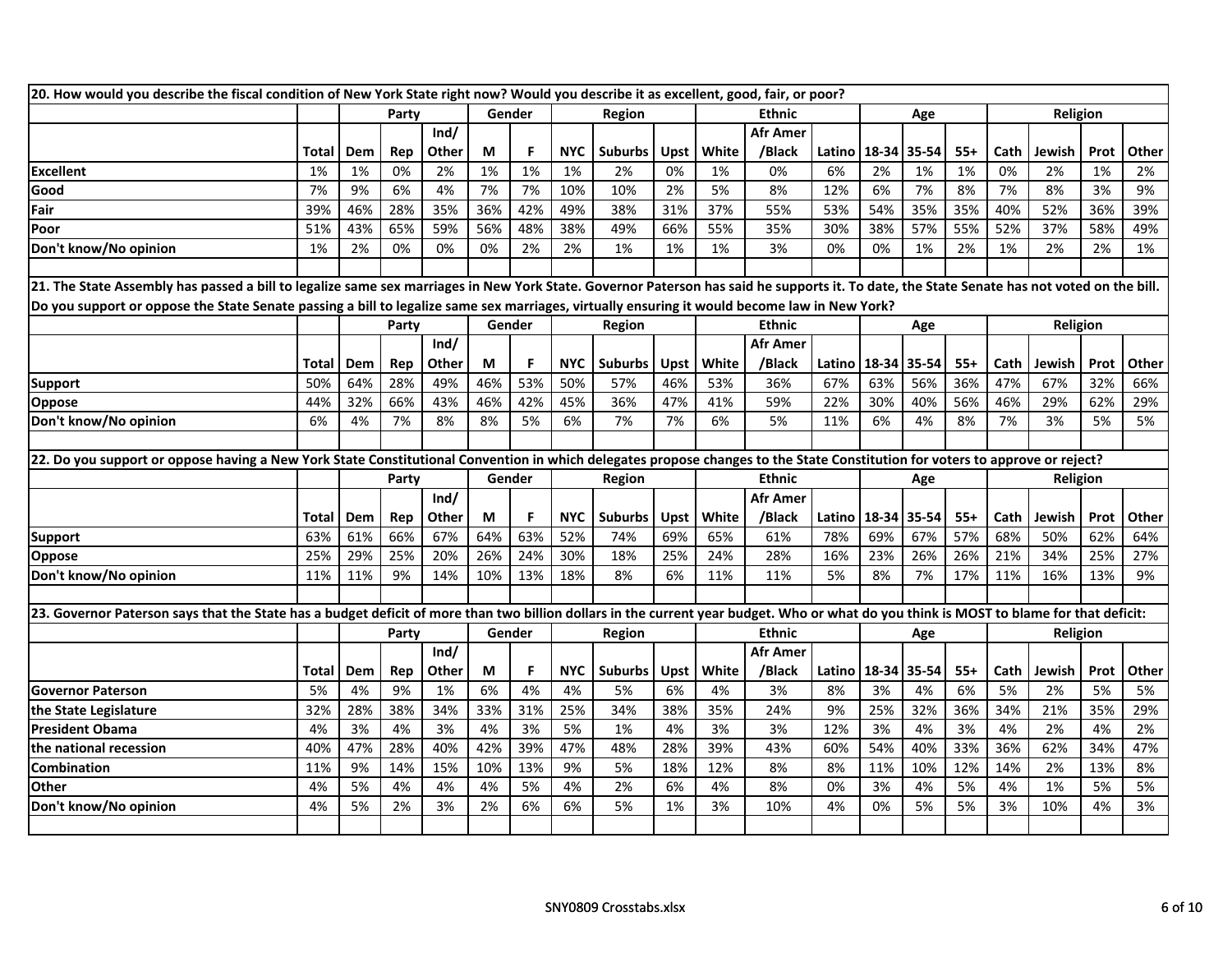| 24. Governor Paterson says that he wants the budget deficit closed by cutting spending and NOT increasing taxes or fees. Do you think he will or will not be successful in closing the            |                                                                                                                                                                                            |                                                                                                                                                                                              |       |       |     |        |            |               |             |       |                 |        |             |                        |       |      |          |      |       |
|---------------------------------------------------------------------------------------------------------------------------------------------------------------------------------------------------|--------------------------------------------------------------------------------------------------------------------------------------------------------------------------------------------|----------------------------------------------------------------------------------------------------------------------------------------------------------------------------------------------|-------|-------|-----|--------|------------|---------------|-------------|-------|-----------------|--------|-------------|------------------------|-------|------|----------|------|-------|
| deficit without raising taxes or fees?                                                                                                                                                            |                                                                                                                                                                                            |                                                                                                                                                                                              |       |       |     |        |            |               |             |       |                 |        |             |                        |       |      |          |      |       |
|                                                                                                                                                                                                   |                                                                                                                                                                                            |                                                                                                                                                                                              | Party |       |     | Gender |            | Region        |             |       | <b>Ethnic</b>   |        |             | Age                    |       |      | Religion |      |       |
|                                                                                                                                                                                                   |                                                                                                                                                                                            |                                                                                                                                                                                              |       | Ind/  |     |        |            |               |             |       | <b>Afr Amer</b> |        |             |                        |       |      |          |      |       |
|                                                                                                                                                                                                   | Total                                                                                                                                                                                      | Dem                                                                                                                                                                                          | Rep   | Other | M   |        | <b>NYC</b> | Suburbs       | Upst        | White | /Black          | Latino |             | 18-34 35-54            | $55+$ | Cath | Jewish   | Prot | Other |
| Will                                                                                                                                                                                              | 17%                                                                                                                                                                                        | 18%                                                                                                                                                                                          | 12%   | 20%   | 17% | 16%    | 18%        | 18%           | 15%         | 15%   | 25%             | 19%    | 30%         | 13%                    | 12%   | 17%  | 15%      | 10%  | 22%   |
| <b>Will not</b>                                                                                                                                                                                   | 77%                                                                                                                                                                                        | 74%                                                                                                                                                                                          | 83%   | 75%   | 79% | 75%    | 75%        | 78%           | 77%         | 79%   | 68%             | 73%    | 62%         | 83%                    | 80%   | 75%  | 79%      | 85%  | 73%   |
| Don't know/No opinion                                                                                                                                                                             | 7%                                                                                                                                                                                         | 8%                                                                                                                                                                                           | 5%    | 5%    | 4%  | 9%     | 7%         | 4%            | 8%          | 6%    | 7%              | 8%     | 7%          | 4%                     | 8%    | 8%   | 5%       | 5%   | 5%    |
|                                                                                                                                                                                                   |                                                                                                                                                                                            |                                                                                                                                                                                              |       |       |     |        |            |               |             |       |                 |        |             |                        |       |      |          |      |       |
| generally.                                                                                                                                                                                        | I'm going to read a few character traits and for each one I'd like you to compare New York State politicians of today, generally, versus New York State politicians of 40 or 50 years ago, |                                                                                                                                                                                              |       |       |     |        |            |               |             |       |                 |        |             |                        |       |      |          |      |       |
|                                                                                                                                                                                                   |                                                                                                                                                                                            | 25. Intelligence - Do you think New York politicians today are more intelligent or less intelligent or have about the same level of intelligence as New York politicians 40 or 50 years ago? |       |       |     |        |            |               |             |       |                 |        |             |                        |       |      |          |      |       |
|                                                                                                                                                                                                   |                                                                                                                                                                                            |                                                                                                                                                                                              | Party |       |     | Gender |            | Region        |             |       | <b>Ethnic</b>   |        |             | Age                    |       |      | Religion |      |       |
|                                                                                                                                                                                                   |                                                                                                                                                                                            |                                                                                                                                                                                              |       | Ind/  |     |        |            |               |             |       | <b>Afr Amer</b> |        |             |                        |       |      |          |      |       |
|                                                                                                                                                                                                   | Total                                                                                                                                                                                      | Dem                                                                                                                                                                                          | Rep   | Other | М   | F      | <b>NYC</b> | Suburbs       | <b>Upst</b> | White | /Black          | Latino | 18-34 35-54 |                        | $55+$ | Cath | Jewish   | Prot | Other |
| <b>More</b>                                                                                                                                                                                       | 23%                                                                                                                                                                                        | 27%                                                                                                                                                                                          | 25%   | 15%   | 21% | 24%    | 26%        | 20%           | 22%         | 21%   | 38%             | 20%    | 21%         | 24%                    | 24%   | 25%  | 20%      | 20%  | 24%   |
| Less                                                                                                                                                                                              | 30%                                                                                                                                                                                        | 25%                                                                                                                                                                                          | 36%   | 33%   | 34% | 26%    | 28%        | 34%           | 29%         | 29%   | 33%             | 28%    | 23%         | 32%                    | 32%   | 30%  | 25%      | 35%  | 26%   |
| <b>Same</b>                                                                                                                                                                                       | 37%                                                                                                                                                                                        | 39%                                                                                                                                                                                          | 32%   | 40%   | 33% | 41%    | 35%        | 37%           | 40%         | 40%   | 24%             | 35%    | 36%         | 39%                    | 36%   | 35%  | 47%      | 37%  | 39%   |
| Don't know/No opinion                                                                                                                                                                             | 10%                                                                                                                                                                                        | 9%                                                                                                                                                                                           | 6%    | 12%   | 11% | 9%     | 11%        | 9%            | 9%          | 10%   | 5%              | 17%    | 20%         | 5%                     | 8%    | 10%  | 8%       | 8%   | 11%   |
|                                                                                                                                                                                                   |                                                                                                                                                                                            |                                                                                                                                                                                              |       |       |     |        |            |               |             |       |                 |        |             |                        |       |      |          |      |       |
| 26. Integrity - Do you think New York politicians today have more integrity or less integrity or have about the same level of integrity as New York politicians 40 or 50 years ago?               |                                                                                                                                                                                            |                                                                                                                                                                                              |       |       |     |        |            |               |             |       |                 |        |             |                        |       |      |          |      |       |
|                                                                                                                                                                                                   |                                                                                                                                                                                            |                                                                                                                                                                                              | Party |       |     | Gender |            | Region        |             |       | <b>Ethnic</b>   |        |             | Age                    |       |      | Religion |      |       |
|                                                                                                                                                                                                   |                                                                                                                                                                                            |                                                                                                                                                                                              |       | Ind/  |     |        |            |               |             |       | <b>Afr Amer</b> |        |             |                        |       |      |          |      |       |
|                                                                                                                                                                                                   | Total                                                                                                                                                                                      | Dem                                                                                                                                                                                          | Rep   | Other | М   | F      | <b>NYC</b> | Suburbs       | Upst        | White | /Black          |        |             | Latino   18-34   35-54 | $55+$ | Cath | Jewish   | Prot | Other |
| <b>More</b>                                                                                                                                                                                       | 7%                                                                                                                                                                                         | 9%                                                                                                                                                                                           | 3%    | 6%    | 6%  | 8%     | 11%        | 6%            | 3%          | 4%    | 23%             | 17%    | 5%          | 7%                     | 7%    | 6%   | 8%       | 4%   | 11%   |
| Less                                                                                                                                                                                              | 54%                                                                                                                                                                                        | 41%                                                                                                                                                                                          | 68%   | 65%   | 53% | 54%    | 44%        | 56%           | 62%         | 56%   | 50%             | 29%    | 40%         | 58%                    | 59%   | 61%  | 38%      | 61%  | 42%   |
| <b>Same</b>                                                                                                                                                                                       | 28%                                                                                                                                                                                        | 37%                                                                                                                                                                                          | 22%   | 19%   | 29% | 28%    | 30%        | 29%           | 26%         | 29%   | 22%             | 33%    | 30%         | 28%                    | 27%   | 24%  | 35%      | 27%  | 33%   |
| Don't know/No opinion                                                                                                                                                                             | 11%                                                                                                                                                                                        | 12%                                                                                                                                                                                          | 6%    | 10%   | 12% | 11%    | 15%        | 10%           | 9%          | 12%   | 5%              | 21%    | 25%         | 6%                     | 7%    | 9%   | 19%      | 8%   | 14%   |
| 27. Fairness - Do you think New York politicians today are more fair, that is, not biased or self-interested, or less fair or have about the same level of fairness as New York politicians 40 or |                                                                                                                                                                                            |                                                                                                                                                                                              |       |       |     |        |            |               |             |       |                 |        |             |                        |       |      |          |      |       |
| 50 years ago?                                                                                                                                                                                     |                                                                                                                                                                                            |                                                                                                                                                                                              |       |       |     |        |            |               |             |       |                 |        |             |                        |       |      |          |      |       |
|                                                                                                                                                                                                   |                                                                                                                                                                                            |                                                                                                                                                                                              | Party |       |     | Gender |            | <b>Region</b> |             |       | <b>Ethnic</b>   |        |             | Age                    |       |      | Religion |      |       |
|                                                                                                                                                                                                   |                                                                                                                                                                                            |                                                                                                                                                                                              |       | Ind/  |     |        |            |               |             |       | <b>Afr Amer</b> |        |             |                        |       |      |          |      |       |
|                                                                                                                                                                                                   | Total                                                                                                                                                                                      | Dem                                                                                                                                                                                          | Rep   | Other | М   |        | <b>NYC</b> | Suburbs       | Upst        | White | /Black          | Latino |             | 18-34 35-54            | $55+$ | Cath | Jewish   | Prot | Other |
| <b>More</b>                                                                                                                                                                                       | 11%                                                                                                                                                                                        | 14%                                                                                                                                                                                          | 8%    | 10%   | 10% | 13%    | 16%        | 10%           | 8%          | 9%    | 26%             | 21%    | 8%          | 13%                    | 11%   | 10%  | 12%      | 8%   | 15%   |
| Less                                                                                                                                                                                              | 44%                                                                                                                                                                                        | 39%                                                                                                                                                                                          | 52%   | 50%   | 49% | 40%    | 39%        | 47%           | 47%         | 45%   | 55%             | 18%    | 31%         | 49%                    | 48%   | 48%  | 28%      | 47%  | 41%   |
| Same                                                                                                                                                                                              | 32%                                                                                                                                                                                        | 33%                                                                                                                                                                                          | 33%   | 28%   | 27% | 36%    | 30%        | 33%           | 34%         | 34%   | 13%             | 42%    | 37%         | 30%                    | 32%   | 33%  | 34%      | 34%  | 31%   |
| Don't know/No opinion                                                                                                                                                                             | 12%                                                                                                                                                                                        | 13%                                                                                                                                                                                          | 7%    | 12%   | 14% | 11%    | 15%        | 10%           | 11%         | 13%   | 6%              | 19%    | 24%         | 7%                     | 9%    | 9%   | 25%      | 11%  | 13%   |
|                                                                                                                                                                                                   |                                                                                                                                                                                            |                                                                                                                                                                                              |       |       |     |        |            |               |             |       |                 |        |             |                        |       |      |          |      |       |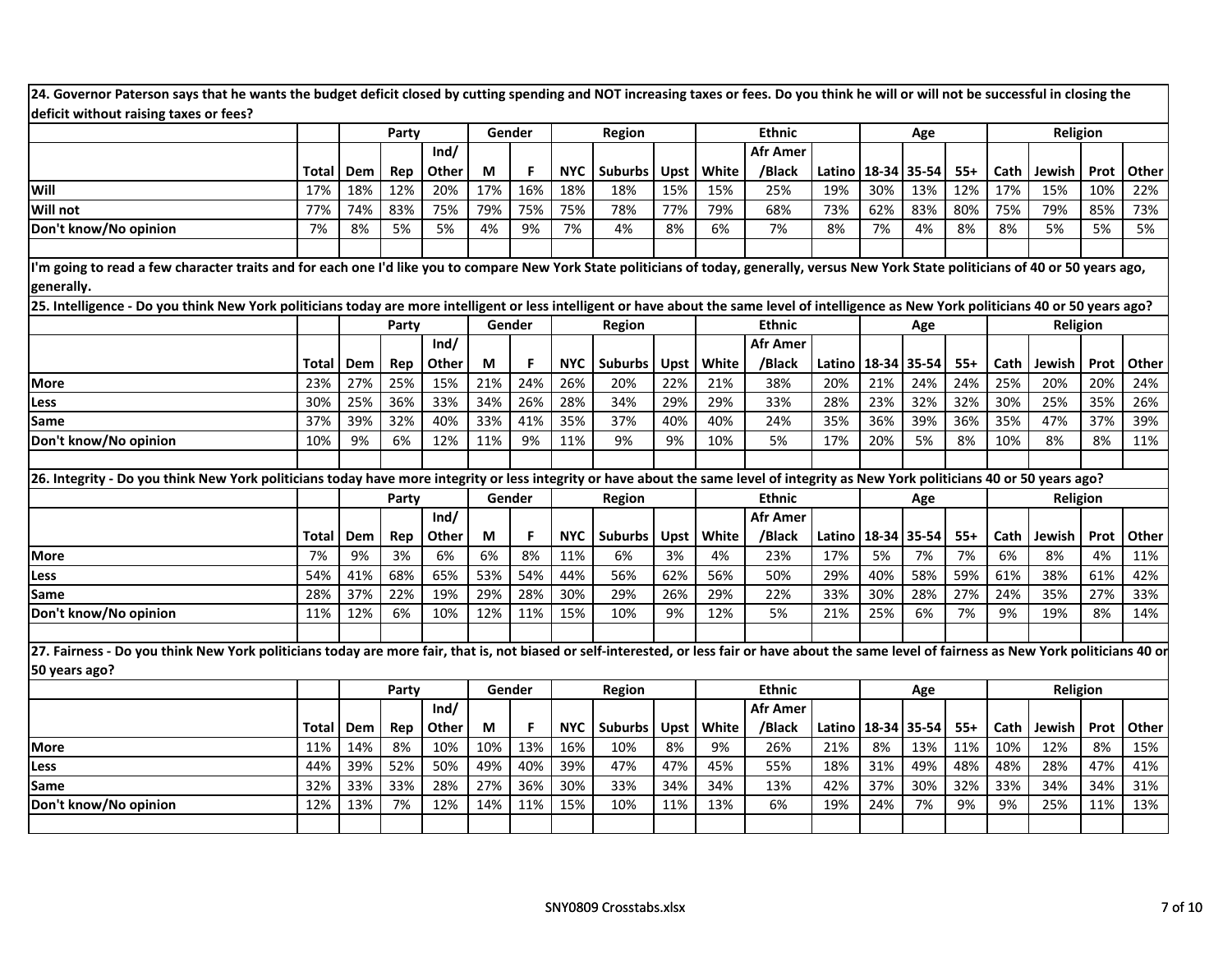| York politicians 40 or 50 years ago?                                                                                                                                                   |              |     |       |              |        |     |            |                |             |       |                 |                        |       |           |       |      |                 |      |       |
|----------------------------------------------------------------------------------------------------------------------------------------------------------------------------------------|--------------|-----|-------|--------------|--------|-----|------------|----------------|-------------|-------|-----------------|------------------------|-------|-----------|-------|------|-----------------|------|-------|
|                                                                                                                                                                                        |              |     | Party |              | Gender |     |            | Region         |             |       | <b>Ethnic</b>   |                        |       | Age       |       |      | Religion        |      |       |
|                                                                                                                                                                                        |              |     |       | Ind/         |        |     |            |                |             |       | <b>Afr Amer</b> |                        |       |           |       |      |                 |      |       |
|                                                                                                                                                                                        | Total        | Dem | Rep   | <b>Other</b> | М      | F   | <b>NYC</b> | <b>Suburbs</b> | <b>Upst</b> | White | /Black          | Latino                 | 18-34 | 35-54     | $55+$ | Cath | Jewish          | Prot | Other |
| <b>More</b>                                                                                                                                                                            | 11%          | 17% | 5%    | 6%           | 10%    | 12% | 16%        | 9%             | 7%          | 8%    | 28%             | 18%                    | 11%   | 13%       | 9%    | 8%   | 13%             | 10%  | 16%   |
| Less                                                                                                                                                                                   | 54%          | 44% | 66%   | 65%          | 53%    | 55% | 46%        | 52%            | 63%         | 57%   | 54%             | 19%                    | 40%   | 57%       | 60%   | 58%  | 43%             | 67%  | 42%   |
| Same                                                                                                                                                                                   | 23%          | 27% | 21%   | 19%          | 22%    | 23% | 23%        | 28%            | 20%         | 23%   | 14%             | 38%                    | 24%   | 22%       | 22%   | 23%  | 27%             | 15%  | 27%   |
| Don't know/No opinion                                                                                                                                                                  | 12%          | 12% | 9%    | 11%          | 15%    | 10% | 15%        | 11%            | 10%         | 12%   | 4%              | 24%                    | 25%   | 8%        | 8%    | 11%  | 17%             | 7%   | 16%   |
| 29. Overall, when you think about New York State government today, which of the following two statements comes closest to your view.                                                   |              |     |       |              |        |     |            |                |             |       |                 |                        |       |           |       |      |                 |      |       |
|                                                                                                                                                                                        |              |     | Party |              | Gender |     |            | Region         |             |       | <b>Ethnic</b>   |                        |       | Age       |       |      | Religion        |      |       |
|                                                                                                                                                                                        |              |     |       | Ind/         |        |     |            |                |             |       | Afr Amer        |                        |       |           |       |      |                 |      |       |
|                                                                                                                                                                                        | Total        | Dem | Rep   | Other        | М      | F   | <b>NYC</b> | Suburbs        | Upst        | White | /Black          | Latino   18-34   35-54 |       |           | $55+$ | Cath | Jewish          | Prot | Other |
| It's a difficult time and all things                                                                                                                                                   |              |     |       |              |        |     |            |                |             |       |                 |                        |       |           |       |      |                 |      |       |
| considered they are doing the best they                                                                                                                                                |              |     |       |              |        |     |            |                |             |       |                 |                        |       |           |       |      |                 |      |       |
| can to improve conditions for all New                                                                                                                                                  | 40%          | 53% | 26%   | 30%          | 37%    | 42% | 51%        | 43%            | 27%         | 34%   | 63%             | 69%                    | 52%   | 42%       | 30%   | 39%  | 47%             | 35%  | 45%   |
| <b>Yorkers</b>                                                                                                                                                                         |              |     |       |              |        |     |            |                |             |       |                 |                        |       |           |       |      |                 |      |       |
| I am completely frustrated with our                                                                                                                                                    |              |     |       |              |        |     |            |                |             |       |                 |                        |       |           |       |      |                 |      |       |
| government and wish we could throw                                                                                                                                                     | 54%          | 41% | 73%   | 60%          | 59%    | 49% | 41%        | 51%            | 68%         | 60%   | 32%             | 31%                    | 37%   | 55%       | 63%   | 56%  | 47%             | 58%  | 48%   |
| them all out and elect new leaders                                                                                                                                                     |              |     |       |              |        |     |            |                |             |       |                 |                        |       |           |       |      |                 |      |       |
| Don't know/No opinion                                                                                                                                                                  | 7%           | 6%  | 1%    | 10%          | 4%     | 9%  | 8%         | 7%             | 5%          | 6%    | 5%              | 0%                     | 11%   | 3%        | 7%    | 5%   | 5%              | 7%   | 7%    |
|                                                                                                                                                                                        |              |     |       |              |        |     |            |                |             |       |                 |                        |       |           |       |      |                 |      |       |
| 30. (Democrats only) Looking ahead to 2010 and the next election for Governor. If the Democratic primary for Governor were held today, who would you vote for if the candidates were:  |              |     |       |              |        |     |            |                |             |       |                 |                        |       |           |       |      |                 |      |       |
|                                                                                                                                                                                        |              |     |       |              | Gender |     |            | Region         |             |       | <b>Ethnic</b>   |                        |       | Age       |       |      | <b>Religion</b> |      |       |
|                                                                                                                                                                                        |              |     |       |              |        |     |            |                |             |       | <b>Afr Amer</b> |                        |       |           |       |      |                 |      |       |
|                                                                                                                                                                                        | <b>Total</b> |     |       |              | М      | F   | <b>NYC</b> | Suburbs        | <b>Upst</b> | White | /Black          | Latino                 | 18-34 | 35-54     | $55+$ | Cath | Jewish          | Prot | Other |
| <b>David Paterson</b>                                                                                                                                                                  | 23%          |     |       |              | 27%    | 21% | 20%        | 14%            | 36%         | 20%   | 36%             | 4%                     | 50%   | 14%       | 16%   | 7%   | 27%             | 29%  | 31%   |
| <b>Andrew Cuomo</b>                                                                                                                                                                    | 65%          |     |       |              | 66%    | 64% | 67%        | 72%            | 55%         | 67%   | 56%             | 90%                    | 44%   | 71%       | 72%   | 85%  | 54%             | 53%  | 59%   |
| Don't know/No opinion                                                                                                                                                                  | 12%          |     |       |              | 7%     | 16% | 13%        | 14%            | 9%          | 14%   | 9%              | 6%                     | 6%    | 16%       | 12%   | 8%   | 20%             | 18%  | 9%    |
| 31. (Republicans only) Looking ahead to 2010 and the next election for Governor. If the Republican primary for Governor were held today, who would you vote for if the candidates were |              |     |       |              |        |     |            |                |             |       |                 |                        |       |           |       |      |                 |      |       |
|                                                                                                                                                                                        |              |     |       |              | Gender |     |            | Region         |             |       | <b>Ethnic</b>   |                        |       | Age       |       |      | Religion        |      |       |
|                                                                                                                                                                                        |              |     |       |              |        |     |            |                |             |       | Afr Amer        |                        |       |           |       |      |                 |      |       |
|                                                                                                                                                                                        | <b>Total</b> |     |       |              | М      |     | <b>NYC</b> | <b>Suburbs</b> | Upst        | White | /Black          | Latino                 | 18-34 | $35 - 54$ | $55+$ | Cath | Jewish          | Prot | Other |
| <b>Rudy Giuliani</b>                                                                                                                                                                   | 73%          |     |       |              | 71%    | 75% | 80%        | 73%            | 71%         | 74%   | 100%            | 100%                   | 88%   | 68%       | 73%   | 72%  | 81%             | 77%  | 63%   |
| <b>Chris Collins</b>                                                                                                                                                                   | 8%           |     |       |              | 7%     | 8%  | 7%         | 0%             | 12%         | 7%    | 0%              | 0%                     | 0%    | 14%       | 5%    | 11%  | 0%              | 8%   | 0%    |
| <b>Rick Lazio</b>                                                                                                                                                                      | 6%           |     |       |              | 9%     | 4%  | 0%         | 14%            | 3%          | 5%    | 0%              | 0%                     | 0%    | 8%        | 6%    | 7%   | 0%              | 5%   | 10%   |
| Don't know/No opinion                                                                                                                                                                  | 13%          |     |       |              | 13%    | 13% | 12%        | 12%            | 14%         | 14%   | 0%              | 0%                     | 12%   | 10%       | 15%   | 10%  | 19%             | 10%  | 27%   |

**for their constituents as New28. Work ethic ‐ Do**o you think New York politicians today work harder for their constituents, work less hard for their constituents or work about the same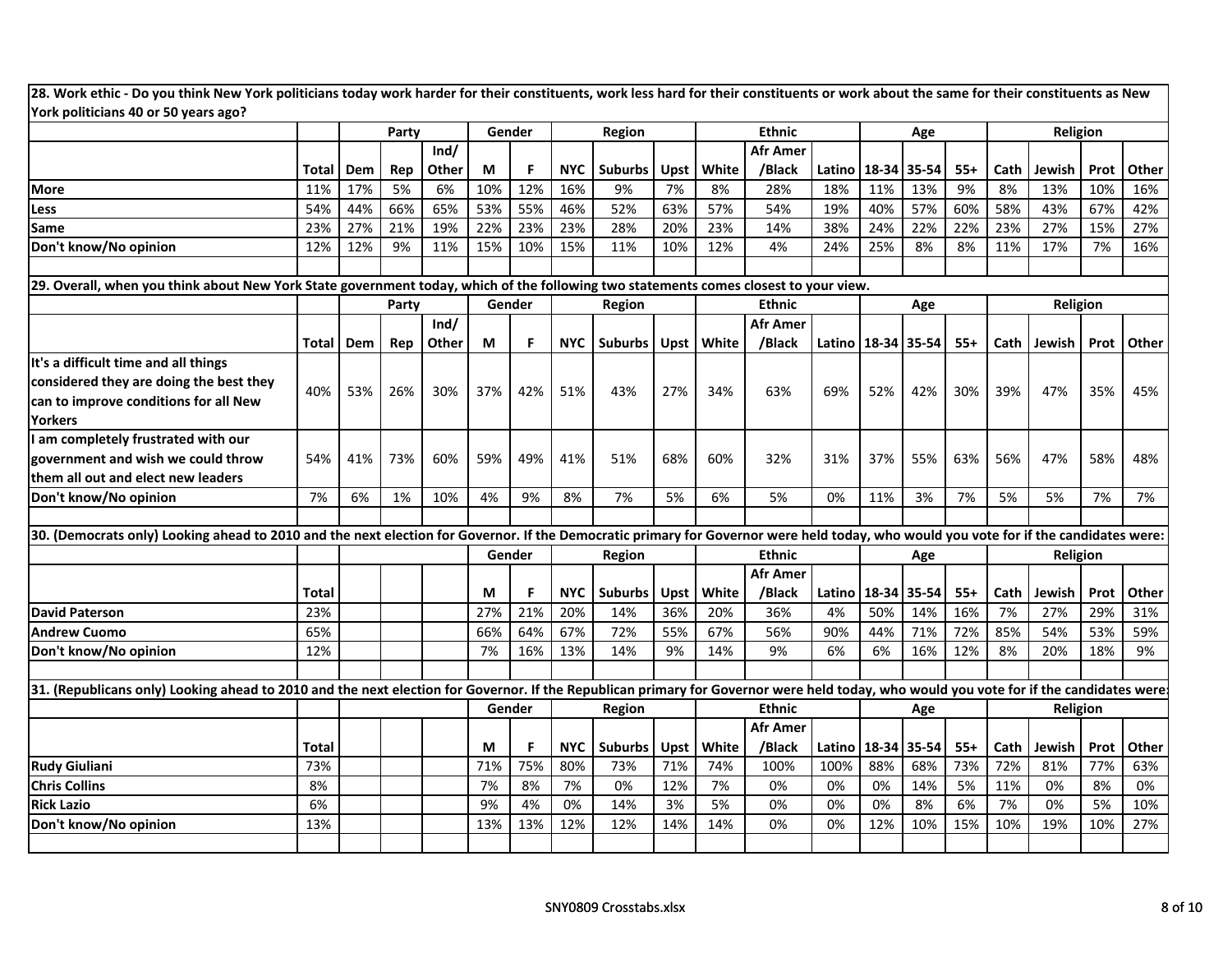| 32. (Republicans only) Looking ahead to 2010 and the election for United States Senator. If the Republican primary for Senator were held today, who would you vote for if the candidates<br>were: |              |     |       |       |     |        |            |                |      |       |                                  |                        |             |     |       |      |          |      |       |
|---------------------------------------------------------------------------------------------------------------------------------------------------------------------------------------------------|--------------|-----|-------|-------|-----|--------|------------|----------------|------|-------|----------------------------------|------------------------|-------------|-----|-------|------|----------|------|-------|
|                                                                                                                                                                                                   |              |     |       |       |     | Gender |            | Region         |      |       | <b>Ethnic</b>                    |                        |             | Age |       |      | Religion |      |       |
|                                                                                                                                                                                                   | <b>Total</b> |     |       |       | М   |        |            | NYC   Suburbs  | Upst | White | <b>Afr Amer</b><br>/Black        | Latino                 | 18-34 35-54 |     | $55+$ | Cath | Jewish   | Prot | Other |
| George Pataki                                                                                                                                                                                     | 57%          |     |       |       | 52% | 61%    | 58%        | 46%            | 64%  | 57%   | 100%                             | 100%                   | 81%         | 65% | 45%   | 51%  | 66%      | 64%  | 57%   |
| <b>Peter King</b>                                                                                                                                                                                 | 26%          |     |       |       | 30% | 23%    | 28%        | 43%            | 16%  | 27%   | 0%                               | 0%                     | 7%          | 21% | 35%   | 31%  | 34%      | 19%  | 25%   |
| Don't know/No opinion                                                                                                                                                                             | 17%          |     |       |       | 17% | 16%    | 14%        | 12%            | 20%  | 16%   | 0%                               | 0%                     | 12%         | 14% | 20%   | 18%  | 0%       | 16%  | 19%   |
|                                                                                                                                                                                                   |              |     |       |       |     |        |            |                |      |       |                                  |                        |             |     |       |      |          |      |       |
| 33. If the 2010 election for governor were held today, who would you vote for if the candidates were:                                                                                             |              |     |       |       |     |        |            |                |      |       |                                  |                        |             |     |       |      |          |      |       |
|                                                                                                                                                                                                   |              |     | Party |       |     | Gender |            | Region         |      |       | <b>Ethnic</b>                    |                        |             | Age |       |      | Religion |      |       |
|                                                                                                                                                                                                   |              |     |       | Ind/  |     |        |            |                |      |       | <b>Afr Amer</b>                  |                        |             |     |       |      |          |      |       |
|                                                                                                                                                                                                   | Total        | Dem | Rep   | Other | М   |        | <b>NYC</b> | Suburbs I      | Upst | White | /Black                           | Latino                 | 18-34 35-54 |     | $55+$ | Cath | Jewish   | Prot | Other |
| David Paterson on the Democratic line                                                                                                                                                             | 33%          | 54% | 5%    | 24%   | 33% | 34%    | 48%        | 24%            | 24%  | 26%   | 74%                              | 56%                    | 37%         | 32% | 32%   | 24%  | 35%      | 27%  | 52%   |
| <b>Rudy Giuliani on the Republican line</b>                                                                                                                                                       | 56%          | 35% | 88%   | 65%   | 58% | 54%    | 40%        | 66%            | 65%  | 64%   | 12%                              | 24%                    | 57%         | 56% | 56%   | 66%  | 52%      | 63%  | 37%   |
| Don't know/No opinion                                                                                                                                                                             | 11%          | 12% | 7%    | 11%   | 10% | 12%    | 12%        | 11%            | 11%  | 10%   | 14%                              | 20%                    | 6%          | 12% | 12%   | 10%  | 13%      | 10%  | 11%   |
|                                                                                                                                                                                                   |              |     |       |       |     |        |            |                |      |       |                                  |                        |             |     |       |      |          |      |       |
| 34. If the 2010 election for governor were held today, who would you vote for if the candidates were:                                                                                             |              |     |       |       |     |        |            |                |      |       |                                  |                        |             |     |       |      |          |      |       |
|                                                                                                                                                                                                   |              |     | Party |       |     | Gender |            | Region         |      |       | <b>Ethnic</b>                    |                        |             | Age |       |      | Religion |      |       |
|                                                                                                                                                                                                   |              |     |       | Ind/  |     |        |            |                |      |       | Afr Amer                         |                        |             |     |       |      |          |      |       |
|                                                                                                                                                                                                   | <b>Total</b> | Dem | Rep   | Other | M   | F      | <b>NYC</b> | <b>Suburbs</b> | Upst | White | /Black                           | Latino                 | 18-34 35-54 |     | $55+$ | Cath | Jewish   | Prot | Other |
| <b>Andrew Cuomo on the Democratic line</b>                                                                                                                                                        | 53%          | 72% | 20%   | 53%   | 52% | 54%    | 65%        | 44%            | 47%  | 48%   | 79%                              | 70%                    | 51%         | 53% | 56%   | 53%  | 47%      | 42%  | 66%   |
| <b>Rudy Giuliani on the Republican line</b>                                                                                                                                                       | 40%          | 23% | 74%   | 38%   | 43% | 37%    | 28%        | 49%            | 45%  | 45%   | 13%                              | 30%                    | 44%         | 40% | 38%   | 39%  | 43%      | 51%  | 30%   |
| Don't know/No opinion                                                                                                                                                                             | 7%           | 5%  | 6%    | 9%    | 5%  | 9%     | 7%         | 7%             | 7%   | 7%    | 8%                               | 0%                     | 6%          | 8%  | 6%    | 8%   | 9%       | 7%   | 4%    |
|                                                                                                                                                                                                   |              |     |       |       |     |        |            |                |      |       |                                  |                        |             |     |       |      |          |      |       |
| 35. If the 2010 election for governor were held today, who would you vote for if the candidates were:                                                                                             |              |     |       |       |     |        |            |                |      |       |                                  |                        |             |     |       |      |          |      |       |
|                                                                                                                                                                                                   |              |     | Party | Ind/  |     | Gender |            | Region         |      |       | <b>Ethnic</b><br><b>Afr Amer</b> |                        |             | Age |       |      | Religion |      |       |
|                                                                                                                                                                                                   | <b>Total</b> | Dem | Rep   | Other | M   | F      | <b>NYC</b> | Suburbs        | Upst | White | /Black                           | Latino   18-34   35-54 |             |     | $55+$ | Cath | Jewish   | Prot | Other |
| David Paterson on the Democratic line                                                                                                                                                             | 38%          | 58% | 9%    | 29%   | 38% | 38%    | 50%        | 26%            | 33%  | 34%   | 58%                              | 58%                    | 46%         | 40% | 32%   | 32%  | 47%      | 34%  | 49%   |
| <b>Rick Lazio on the Republican line</b>                                                                                                                                                          | 37%          | 16% | 71%   | 46%   | 39% | 35%    | 27%        | 46%            | 40%  | 41%   | 17%                              | 22%                    | 31%         | 35% | 42%   | 46%  | 26%      | 36%  | 28%   |
| Don't know/No opinion                                                                                                                                                                             | 25%          | 26% | 20%   | 26%   | 23% | 27%    | 22%        | 28%            | 27%  | 25%   | 24%                              | 21%                    | 23%         | 25% | 26%   | 21%  | 27%      | 30%  | 23%   |
|                                                                                                                                                                                                   |              |     |       |       |     |        |            |                |      |       |                                  |                        |             |     |       |      |          |      |       |